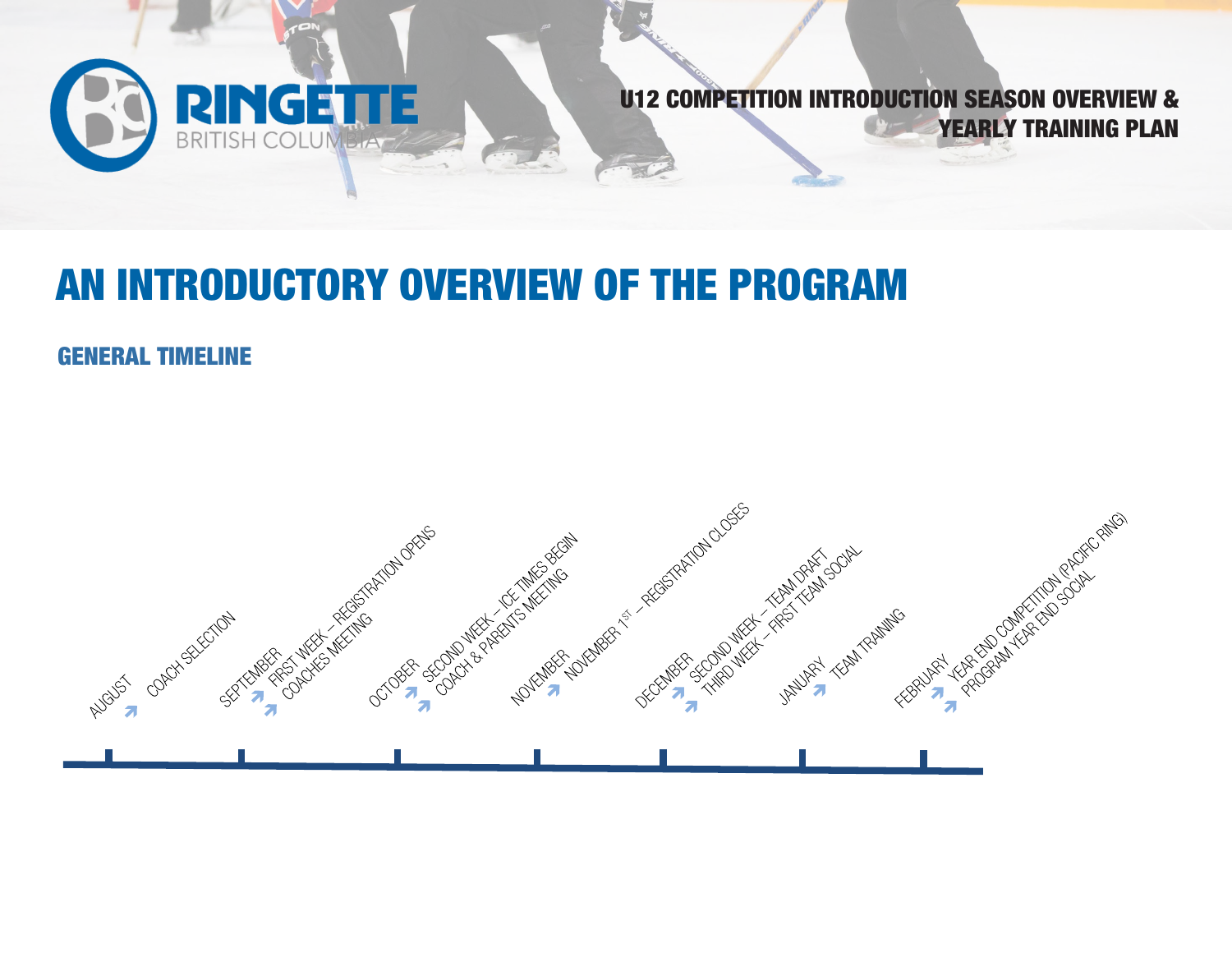

#### PROGRAM OVERVIEW

The U12 Competition Introduction program offers U12 aged participants the opportunity for further skill development and get a taste of the competitive stream of play before they opt-in at U14. Participants in U12 are in the late stages of the Learn to Train Stage of Development in the Long-Term Athlete Development (LTAD) program. This stage is a critical phase in the development of sport specific skills, including the introduction of basic and individual team tactics. The Competitive Introduction Program will focus on skill development, ringette specific skills (shooting, passing, receiving the ring), physical literacy, and basic ringette strategy including both offensive and defensive tactics. On-ice sessions throughout the season will focus on periodization of skills (progression) and may also include exhibition play at the end of an ice time.

Using the resources included in this document, the U12 Competition Introduction Program should be progressive, organized, varied, and offer participants the opportunity to develop and gain confidence in their sport specific skills while making new friends from across their region, and getting to experience a competitive training environment.

Through October, November and December, sessions will be approximately once per week, or once every two weeks, include the entire group, and should focus on individual skill and tactical development. In December, the coaches will draft teams, and host a team social. Starting in January, teams may schedule an exhibition game, having up to 2 ice times a week. The number of ice times, however, should not exceed 3-4 times per week in combination with their club U12 teams. As such, it may be beneficial to look at the schedule for your region, and schedule exhibition games every other week, or on weeks where you participant's teams may not be as busy.

Once placed on teams, each group should have approximately 1 practice session per week, and 2-3 exhibition games in the months of January and February. Ice can be shared between more than one U12 Competition Introduction Team for practice sessions, or with a local U14 Community, or U14 Competitive team if necessary.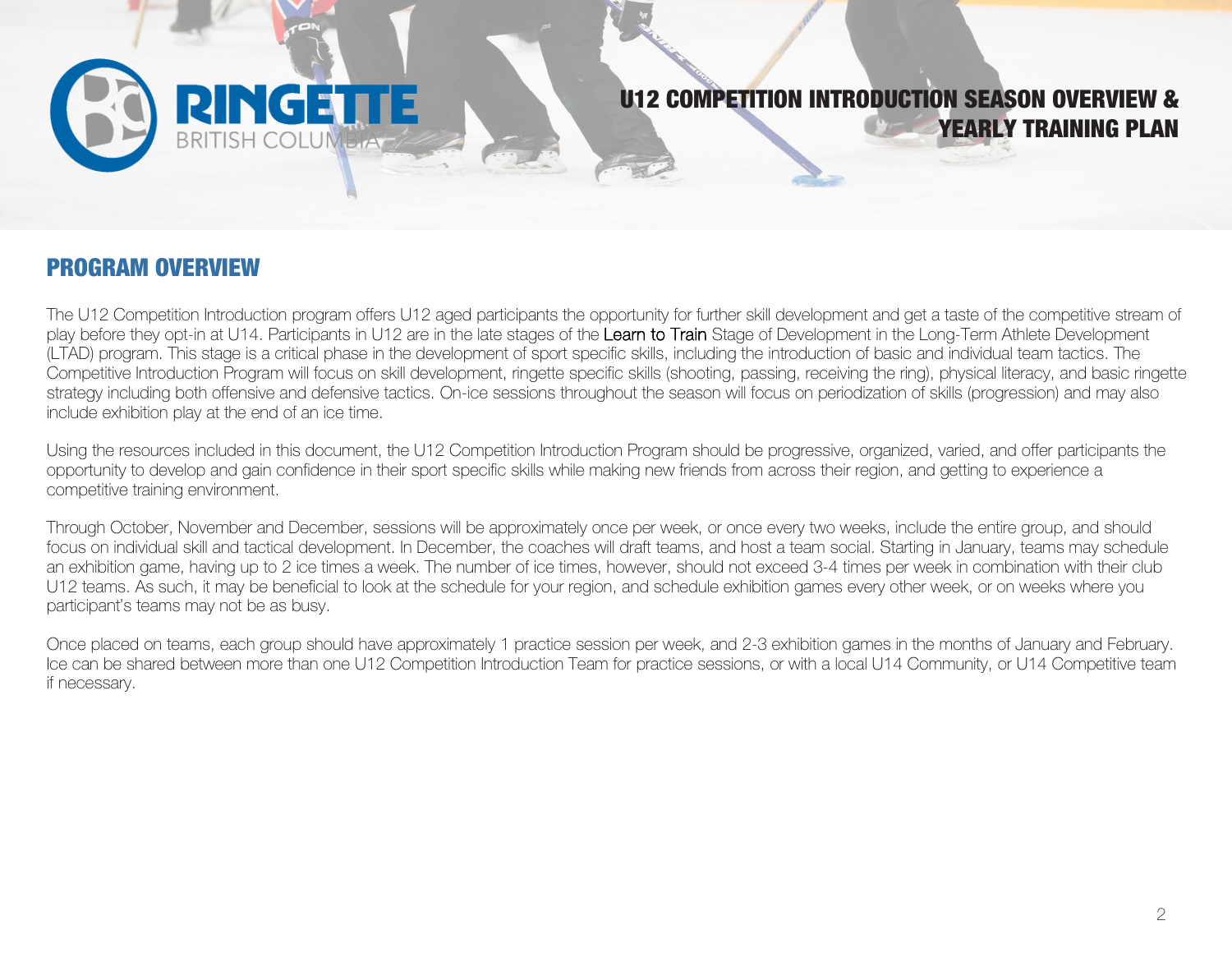

#### YEARLY TRAINING PLAN

| <b>OCTOBER</b>        | <b>WEEK1</b>                                                | <b>WEEK 2</b>                                                                             | <b>WEEK3</b>                                                                                                   | <b>WEEK4</b>                                                                                        |
|-----------------------|-------------------------------------------------------------|-------------------------------------------------------------------------------------------|----------------------------------------------------------------------------------------------------------------|-----------------------------------------------------------------------------------------------------|
| <b>HIGHLIGHTS</b>     | Skill Assessment<br>Reviewing Rules of<br>Ringette          | Starts & Stops                                                                            | Passing & Receiving                                                                                            | Basic Skating & Edge<br>Control                                                                     |
| <b>RING SKILLS</b>    |                                                             |                                                                                           | Forehand, backhand, lead<br>pass, board pass,<br>stabbing the ring,<br>retrieving open rings                   |                                                                                                     |
| <b>SKATING SKILLS</b> |                                                             | V & Crossover starts,<br>acceleration, stride<br>(forward & backwards)                    |                                                                                                                | Crossovers (forward &<br>backward) sharp turns,<br>stride, one-foot turns                           |
|                       |                                                             | V, T & Parrallel stops<br>(forwards and backwards)                                        |                                                                                                                | (inside/outside edge),<br>one-foot stops<br>(inside/outside edge)                                   |
|                       |                                                             | <b>BASIC SKILLS:</b>                                                                      | <b>BASIC SKILLS:</b>                                                                                           | <b>BASIC SKILLS &amp;</b><br><b>SKATING:</b>                                                        |
| <b>GOAL KEEPING</b>   |                                                             | Introduction To: Grip,<br>ready position/stance<br>(crouch) & keeping stick<br>on the ice | Review of: Ready<br>position/stance (crouch)<br>and keeping stick on<br>the ice.<br>Introduction To: Butterfly | Review of: Butterfly<br>Introduction to: Getting<br>up/down quickly, shuffle,<br>and T-push & glide |
| <b>TACTICS</b>        |                                                             |                                                                                           |                                                                                                                |                                                                                                     |
| <b>PSYCHOLOGICAL</b>  | Ethics, Fairplay, &<br><b>TrueSport Principles</b>          | Ethics, Fairplay, &<br><b>TrueSport Principles</b>                                        | Positive Thinking, Attitude,<br>Awareness & Adjustment,<br>Dealing with Success and<br>Failure                 | Positive Thinking, Attitude,<br>Awareness & Adjustment,<br>Dealing with Success and<br>Failure      |
| <b>OTHER</b>          | First week on the ice!<br>Set expectations and<br>standards | Player & Parent<br>Orientation                                                            |                                                                                                                |                                                                                                     |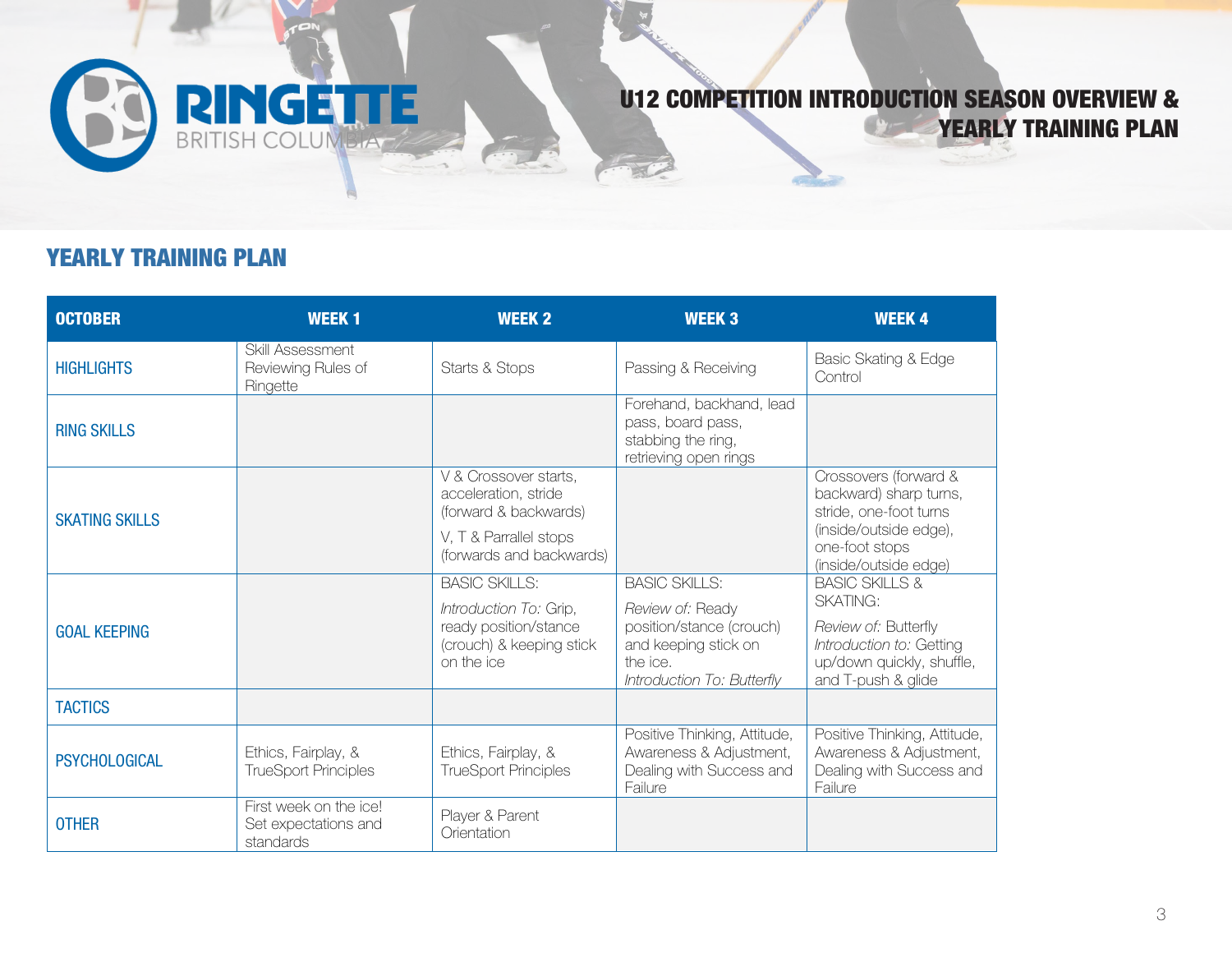

| <b>NOVEMBER</b>       | <b>WEEK 5</b>                                                                                                                                                                                         | <b>WEEK 6</b>                                                                                                                                                                            | <b>WEEK 7</b>                                                                                                                                                                                                                                    | <b>WEEK 8</b>                                                                                                        |
|-----------------------|-------------------------------------------------------------------------------------------------------------------------------------------------------------------------------------------------------|------------------------------------------------------------------------------------------------------------------------------------------------------------------------------------------|--------------------------------------------------------------------------------------------------------------------------------------------------------------------------------------------------------------------------------------------------|----------------------------------------------------------------------------------------------------------------------|
| <b>HIGHLIGHTS</b>     | Shooting                                                                                                                                                                                              | Changes in Direction                                                                                                                                                                     | Shooting & Dekes                                                                                                                                                                                                                                 | Transitions                                                                                                          |
| <b>RING SKILLS</b>    | Forehand shot, backhand<br>shot (use all, teach wrist<br>shot form & technique)                                                                                                                       |                                                                                                                                                                                          | Break-a-ways, body &<br>head fakes, fake forehand<br>shots/passes, backhand<br>& cross-ice shot                                                                                                                                                  |                                                                                                                      |
| <b>SKATING SKILLS</b> |                                                                                                                                                                                                       | Crossovers, two-foot<br>slalom, sharp turns, basic<br>pivot turn (front to back,<br>back to front)                                                                                       |                                                                                                                                                                                                                                                  | Review of basic pivots,<br>two-foot mohawk (front to<br>back, back to front), one-<br>foot mohawk                    |
| <b>GOAL KEEPING</b>   | <b>BASIC SKILLS WITH</b><br>FOCUSED SHOTS:<br>Review of: Butterfly, getting<br>up/down quickly, shuffle,<br>T-push & glide<br>Introduction To: The<br>knowledge of when to stay<br>up/when to go down | <b>ACQUIRED SKILLS WITH</b><br><b>FOCUS ON</b><br>TELESCOPING:<br>Review of: Shuffle, T-<br>push & glide<br>Introduction To: Butterfly<br>slides & telescoping<br>(understanding angles) | <b>ACQUIRED SKILLS WITH</b><br><b>FOCUS ON</b><br>TELESCOPING:<br>Review of: Understand<br>when to stay up/when to<br>go down, butterfly slides,<br>telescoping<br>(understanding angles)<br>Introduction To: Break-a-<br>ways & cross-ice shots | PASSING & SHOT<br>CONTROL:<br>Introduction to: Forehand/<br>backhand passes, shot<br>handling (cushioning a<br>shot) |
| <b>TACTICS</b>        |                                                                                                                                                                                                       |                                                                                                                                                                                          | Break-a-ways, 1 V 1<br>Individual tactics, Goal<br>side, 2 V 1 Skills,<br>Considering Options,<br>Maintaining position                                                                                                                           |                                                                                                                      |
| <b>PSYCHOLOGICAL</b>  | Personal Strength &<br>Weaknesses                                                                                                                                                                     | Goal Setting (Individual &<br>Team): Process &<br>Outcome                                                                                                                                | Goal Setting (Individual &<br>Team): Short/Long Term                                                                                                                                                                                             | <b>Effective Communication</b><br>Strategies                                                                         |
| <b>OTHER</b>          | Ice Breaker Tournament                                                                                                                                                                                |                                                                                                                                                                                          | Team Canada Day!                                                                                                                                                                                                                                 | Spirit of Winter, World<br>Ringette Championships                                                                    |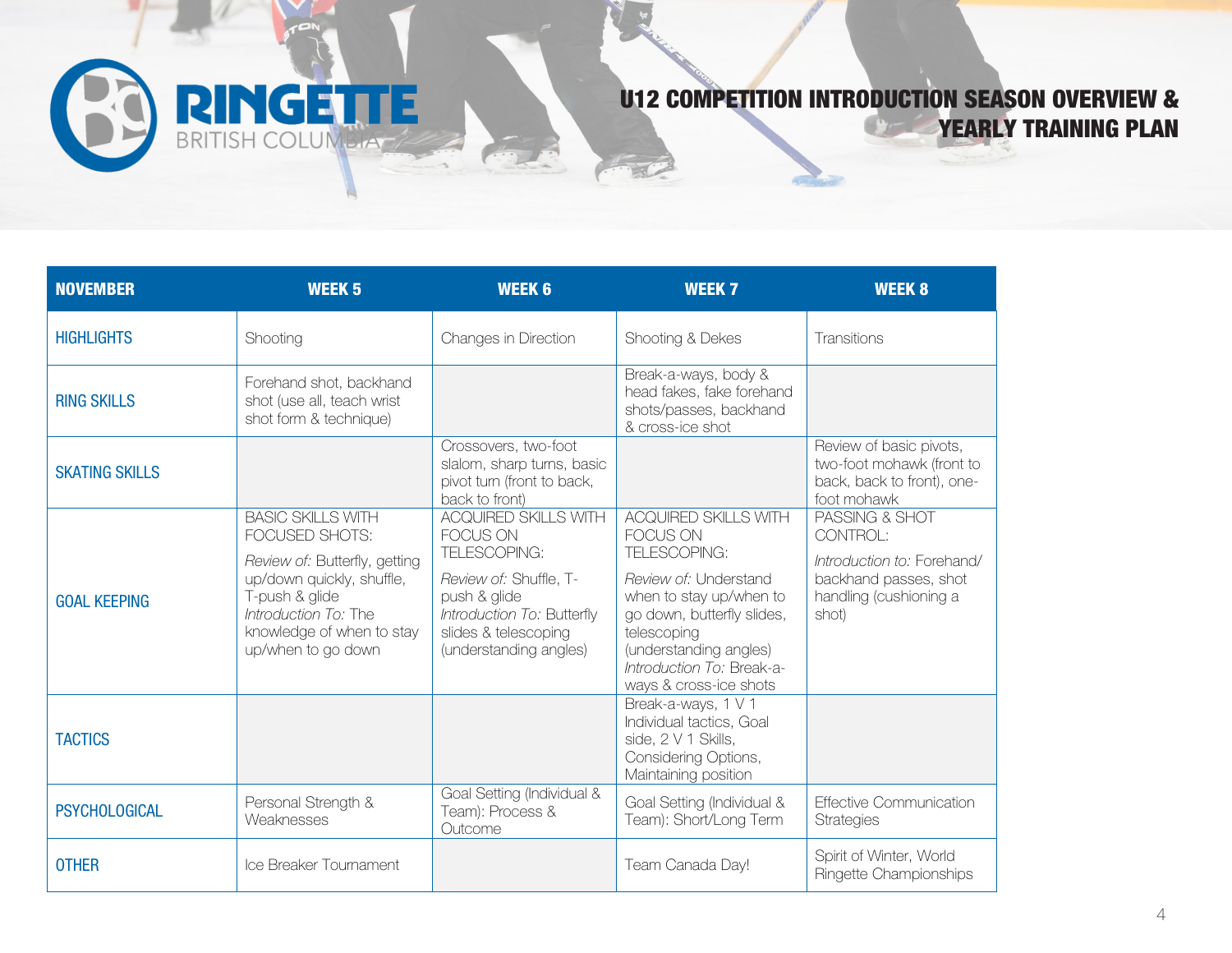| <b>DECEMBER</b>       | <b>WEEK 9</b>                                                                                                                                             | <b>WEEK 10</b>                                                                                                                                                                                                                                                                                                                      | <b>WEEK 11</b>                                                                                                                                                                                                                                                                                                                                                                | <b>WEEK 12</b>  |
|-----------------------|-----------------------------------------------------------------------------------------------------------------------------------------------------------|-------------------------------------------------------------------------------------------------------------------------------------------------------------------------------------------------------------------------------------------------------------------------------------------------------------------------------------|-------------------------------------------------------------------------------------------------------------------------------------------------------------------------------------------------------------------------------------------------------------------------------------------------------------------------------------------------------------------------------|-----------------|
| <b>HIGHLIGHTS</b>     | Checking                                                                                                                                                  | Offensive Cycling & Defensive Triangle                                                                                                                                                                                                                                                                                              | Offensive Cycling & Defensive Triangle                                                                                                                                                                                                                                                                                                                                        |                 |
| <b>RING SKILLS</b>    | Body positioning, side<br>stick, double teaming,<br>checking in corners and on<br>boards, protecting the ring,<br>back checking                           | Encourage the use of:<br>Forehand/backhand lead passes,<br>shooting, drop passes, fake passes, fake<br>shots                                                                                                                                                                                                                        | Encourage the use of:<br>Forehand/backhand lead passes,<br>shooting, drop passes, fake passes, fake<br>shots                                                                                                                                                                                                                                                                  |                 |
| <b>SKATING SKILLS</b> |                                                                                                                                                           | Encourage the use of:<br>Pushing, crossovers, sharp turns, pivots,<br>body & head fakes                                                                                                                                                                                                                                             | Encourage the use of:<br>Pushing, crossovers, sharp turns, pivots,<br>body & head fakes                                                                                                                                                                                                                                                                                       |                 |
| <b>GOAL KEEPING</b>   | <b>SKATING SKILLS:</b><br>Review of: Shuffle, T-push<br>& glide, butterfly slides<br>Introduction To: Catching<br>and trapping reflexes,<br>finding posts | ACQUIRED SKILLS WITH FOCUS ON<br>PLAY:<br>Review of: Telescoping, butterfly slides,<br>handling shots, catching and trapping<br>reflexes & finding posts Introduction To:<br>Watching the play at all times, positioning<br>play in the triangle, hugging the posts,<br>options when screened, shot deflection &<br>shot clock time | ACQUIRED SKILLS WITH FOCUS ON<br>QUICK PLAY:<br>Review of: Telescoping, butterfly slides,<br>handling shots, watching the play at all<br>times, positioning play in the triangle,<br>finding and hugging the posts, options<br>when being screened, shot deflection,<br>shot clock time<br>Introduction To: Ice geography, playing<br>the angles, reading the play & pad walk |                 |
| <b>TACTICS</b>        |                                                                                                                                                           | Offensive cycling, defensive triangle, goal<br>side, body positioning, reading the play                                                                                                                                                                                                                                             | Offensive cycling, defensive triangle, goal<br>side. Body positioning, reading the play                                                                                                                                                                                                                                                                                       |                 |
| <b>PSYCHOLOGICAL</b>  | <b>Effective Communication</b><br>Strategies                                                                                                              | Team Building and Social Development                                                                                                                                                                                                                                                                                                | Team Building and Social Development                                                                                                                                                                                                                                                                                                                                          |                 |
| <b>OTHER</b>          |                                                                                                                                                           | Team Draft!                                                                                                                                                                                                                                                                                                                         | 1 <sup>st</sup> Team Social                                                                                                                                                                                                                                                                                                                                                   | Christmas Break |

**RINGETTE**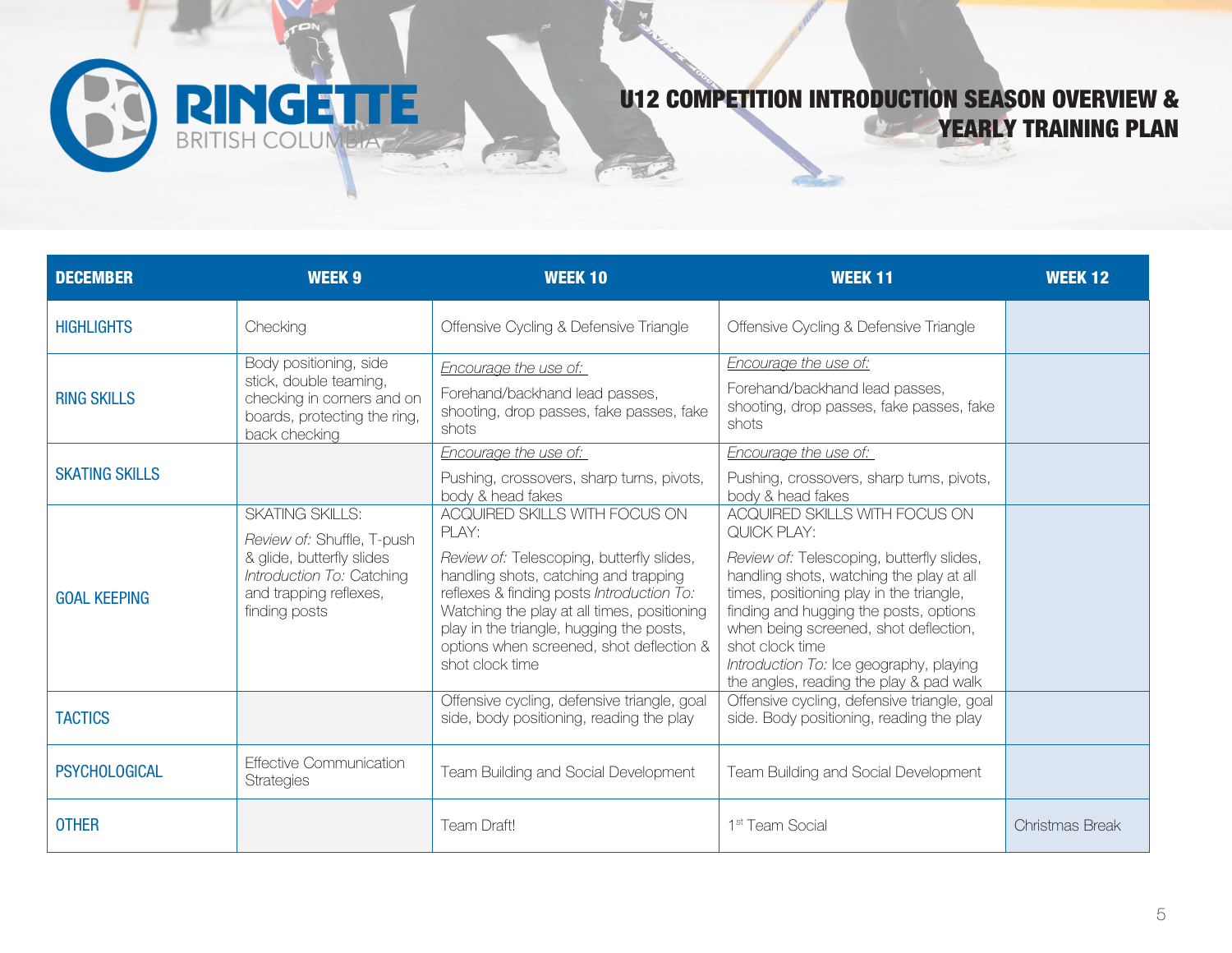

| <b>JANUARY</b>        | <b>WEEK 13</b>                                                                                                                                                                            | <b>WEEK 14</b>                                                                                                                                                                                                                                                  | <b>WEEK 15</b>                                                                                                                                                | <b>WEEK 16</b>                                                                                                                                                       | <b>WEEK 17</b>                                                                                                                                                                         |
|-----------------------|-------------------------------------------------------------------------------------------------------------------------------------------------------------------------------------------|-----------------------------------------------------------------------------------------------------------------------------------------------------------------------------------------------------------------------------------------------------------------|---------------------------------------------------------------------------------------------------------------------------------------------------------------|----------------------------------------------------------------------------------------------------------------------------------------------------------------------|----------------------------------------------------------------------------------------------------------------------------------------------------------------------------------------|
| <b>HIGHLIGHTS</b>     | Team Breakout                                                                                                                                                                             | <b>Team Defense</b>                                                                                                                                                                                                                                             | Team Centre, Offensive &<br>Defensive Free Pass                                                                                                               | Situational Play (1 on 1, 2<br>on 1, 3 on 2)                                                                                                                         | Team Centre, Offensive &<br>Defensive Free Pass                                                                                                                                        |
| <b>RING SKILLS</b>    | Encourage the use of:<br>Forehand/backhand lead<br>passing, board passing,<br>stabbing/retrieving/protecting<br>the ring                                                                  |                                                                                                                                                                                                                                                                 | Encourage the use of:<br>Forehand/backhand lead<br>passing, board passing, fake<br>passing, stabbing/retrieving/<br>protecting the ring                       | Encourage the use of:<br>Forehand/backhand lead<br>passing, shooting, drop<br>passes, fake passing, fake<br>shots, passing options,<br>stabbing/ protecting the ring | Encourage the use of:<br>Forehand/backhand lead<br>passing, board passing,<br>shooting, drop passes, fake<br>passing, fake shots, passing<br>options, stabbing/ protecting<br>the ring |
| <b>SKATING SKILLS</b> | Encourage the use of:<br>Sharp turns, acceleration,<br>crossover start, change in<br>direction, stops and starts,<br>body and head fakes                                                  | Encourage the use of:<br>V and crossover start.<br>acceleration, stride,<br>backwards skating                                                                                                                                                                   | Encourage the use of:<br>Sharp turns, acceleration,<br>crossover start, change in<br>direction, stops and starts,<br>body and head fakes                      | Encourage the use of:<br>T-pushing, crossovers, sharp<br>turns, pivots, body and head<br>fakes                                                                       | Encourage the use of:<br>Sharp turns, acceleration,<br>crossover start, change in<br>direction, stops and starts,<br>body and head fakes                                               |
| <b>GOAL KEEPING</b>   | <b>RING DISTRIBUTION:</b><br>Review of: Forehand and<br>backhand passing, reading<br>the play<br>Introduction To: Ring<br>distribution (flat with aim), pass<br>to the open ice/lead pass | RING CONTROL & RING<br>DISTRIBUTION:<br>Review of: Cushioning a<br>shot, shot deflection, ring<br>distribution (flat with aim) and<br>pass to the open ice and<br>lead pass<br>Introduction To: Control of<br>rebounds, deflecting shots<br>to beneficial areas | <b>ACQUIRED SKILLS WITH</b><br>FOCUS ON QUICK PLAY:<br>Review of: All previously<br>acquired skills<br>Introduction To: Positional<br>play during a free pass | SITUATIONAL POSITIONING:<br>Review of: All previously<br>acquired skills<br>Introduction to: 1 on 1, 2 on<br>1, 3 on 2                                               | <b>ACQUIRED SKILLS WITH</b><br>FOCUS ON QUICK PLAY:<br>Review of: All previously<br>acquired skills<br>Introduction To: Pulling the<br>goaltender                                      |
| <b>TACTICS</b>        | Team Breakout: flare, power,<br>high-low, low-low, L cut, etc.<br>$*$ pick 1 $*$                                                                                                          | Team Defense: man on,<br>zone, 2-on, etc. *pick 1*<br>(defending against team<br>breakout) reading the play,<br>staying goal side, body<br>positioning, double teaming,<br>checking in corners and on<br>the boards backchecking                                | Team Centre, offensive &<br>defensive free pass, body<br>and head fakes                                                                                       | Situational Play (1 on 1, 2 on<br>1, 3 on 2) reading the play,<br>body positioning, goal side,<br>decision making, defensive<br>tactics, offensive plays             | Team Centre, offensive &<br>defensive free pass, body<br>and head fakes                                                                                                                |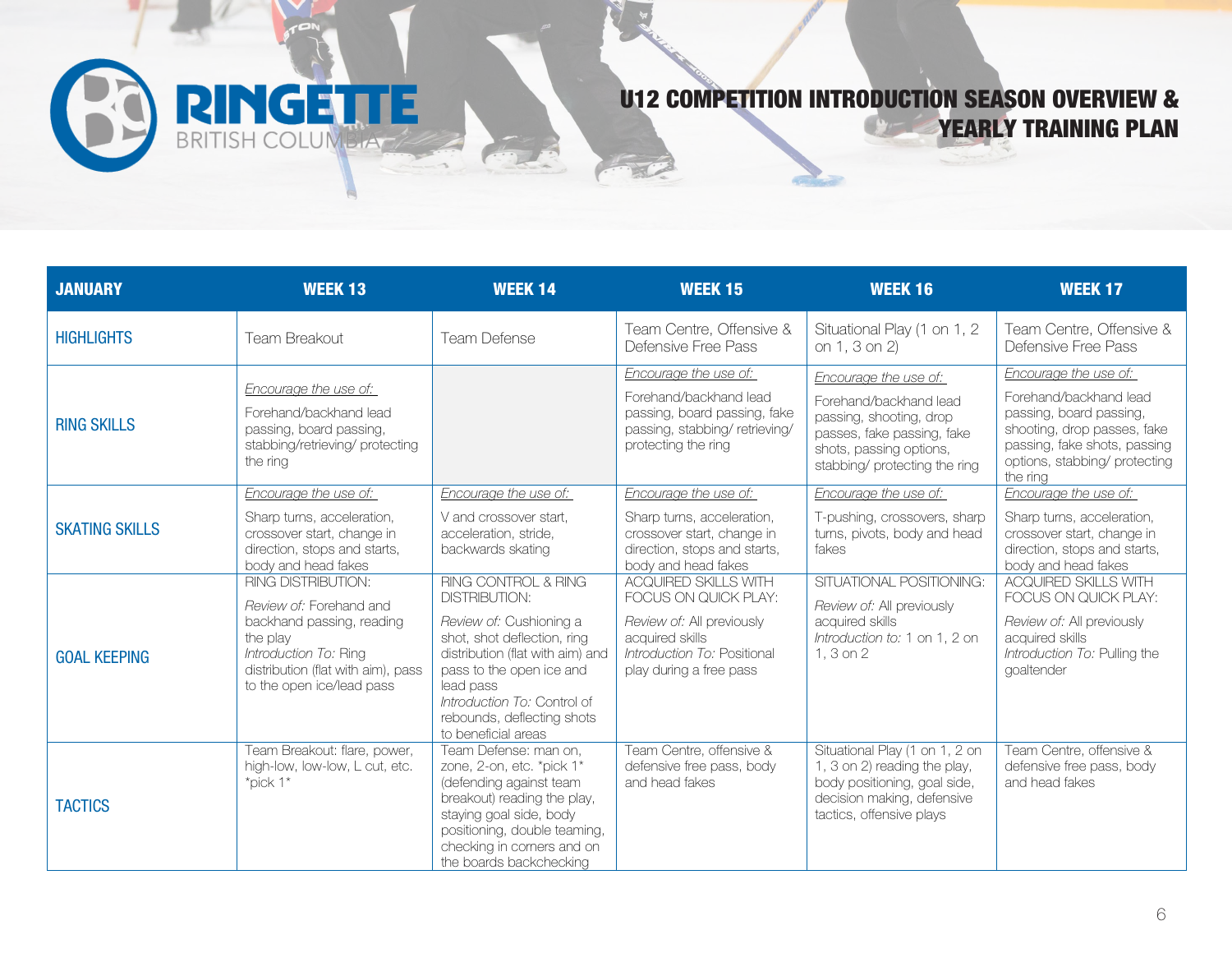

| <b>PSYCHOLOGICAL</b> | Game Preparation and<br>Routine, Stress<br>Management, Relaxation<br><b>Strategies</b> | Game Preparation and<br>Routine, Understanding<br>Team Roles and Finding<br>Where Thev Fit | Game Preparation and<br>Routine, Visualization<br><b>Strategies</b> | <b>Game Preparation and</b><br>Routine, Arousal<br><b>Strategies</b> | Game Preparation and<br>Routine, Concentration<br>and Coping Strategies |
|----------------------|----------------------------------------------------------------------------------------|--------------------------------------------------------------------------------------------|---------------------------------------------------------------------|----------------------------------------------------------------------|-------------------------------------------------------------------------|
| <b>OTHER</b>         | <b>Exhibition Game</b>                                                                 | West Coast Classic<br>(Athletes may be busy)                                               | <b>Exhibition Game</b>                                              | <b>Exhibition Game</b>                                               | Pacific Ring Tournament                                                 |

| <b>FEBRUARY</b>       | <b>WEEK 18</b>                                                                  | <b>WEEK 19</b>                                                                  | <b>WEEK 20</b>                                                                     |
|-----------------------|---------------------------------------------------------------------------------|---------------------------------------------------------------------------------|------------------------------------------------------------------------------------|
| <b>HIGHLIGHTS</b>     | <b>Team Tactics &amp; Skill</b>                                                 | <b>Team Tactics &amp; Skill</b>                                                 | Fun Practice!                                                                      |
| <b>RING SKILLS</b>    |                                                                                 |                                                                                 |                                                                                    |
| <b>SKATING SKILLS</b> |                                                                                 |                                                                                 |                                                                                    |
|                       | <b>CONTINUED</b><br><b>CONSOLIDATION &amp;</b><br><b>REFINEMENT:</b>            | <b>CONTINUED</b><br><b>CONSOLIDATION &amp;</b><br><b>REFINEMENT:</b>            | <b>FUN PRACTICE:</b><br>Skating warm-up followed<br>by fun games and fun           |
| <b>GOAL KEEPING</b>   | Of previously learned skills<br>through drills and game-like<br>situations      | Of previously learned<br>skills through drills and<br>game-like situations      | scrimmage like<br>competitions                                                     |
| <b>TACTICS</b>        | Work on a team tactic or<br>skill set that could be<br>consolidated and refined | Work on a team tactic or<br>skill set that could be<br>consolidated and refined | Skating warm-up followed<br>by fun games and fun<br>scrimmage like<br>competitions |
| <b>PSYCHOLOGICAL</b>  | Decision Training Variable<br>Practice & Random<br>Practice                     | Decision Training Variable<br>Practice & Random<br>Practice                     |                                                                                    |
| <b>OTHER</b>          |                                                                                 | Program Year End Social!<br><b>Exhibition Game</b>                              | <b>Exhibition Game</b>                                                             |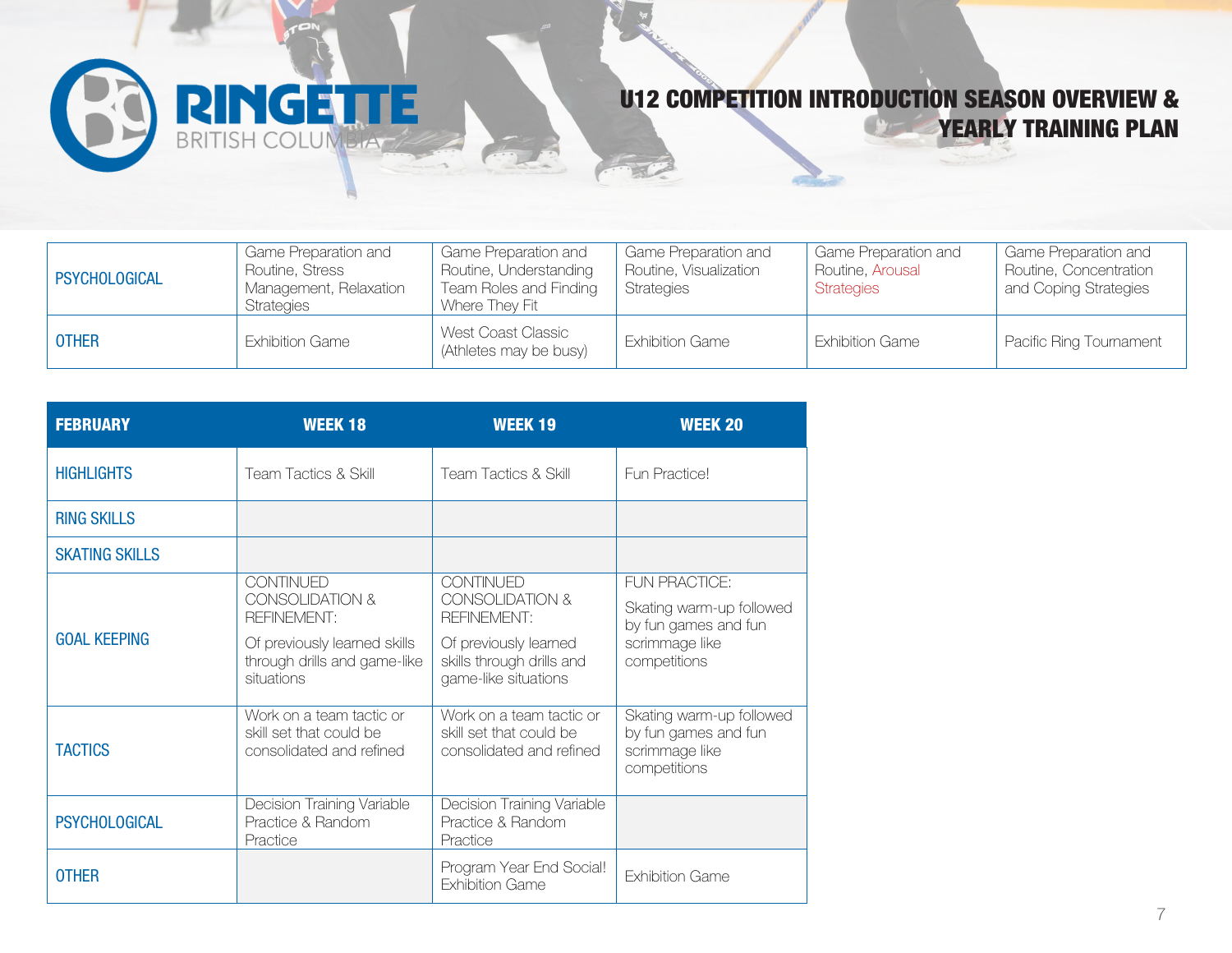

#### U12 SKILLS MATRIX: LEARNING TO TRAIN – LATE STAGE

- Some performance consistency under a variety of conditions under stress

#### Overall Focus: Acquisition of Basic Ring Skills, Focus is Primarily on Fun and Skating Skills in a Controlled Environment

There are four stages of skill development utilized in the table below. At each stage, we have different expectations of how much knowledge and ability each participant has, to complete the skill.

| <b>INITIATION</b><br>First contact with the skill<br><b>Training Emphasis:</b><br><b>Basic Stances and Positions</b><br>Getting the idea of what movements are about and look like       | <b>ACQUISITION</b><br>The athlete can coordinate and execute the key components in the correct order<br>(execution is still inconsistent and lacks precision)<br>Timing of the skills lacks synchronization, rhythm and flow<br>The athlete needs to think about what they are doing during execution<br><b>Training Emphasis:</b><br><b>Global Execution</b> |
|------------------------------------------------------------------------------------------------------------------------------------------------------------------------------------------|---------------------------------------------------------------------------------------------------------------------------------------------------------------------------------------------------------------------------------------------------------------------------------------------------------------------------------------------------------------|
|                                                                                                                                                                                          | <b>General Form of Movement</b>                                                                                                                                                                                                                                                                                                                               |
| <b>CONSOLIDATION</b>                                                                                                                                                                     | <b>REFINEMENT</b>                                                                                                                                                                                                                                                                                                                                             |
| Performance is inconsistent but movement is starting to show coordination                                                                                                                | Performance is very consistent and precision is high in demanding conditions<br>-                                                                                                                                                                                                                                                                             |
| Skill is performed with control and rhythm under stable conditions                                                                                                                       | Movements are automated with only minor fine-tuning necessary                                                                                                                                                                                                                                                                                                 |
| Some elements of performance are maintained (when athlete is under<br>pressure, conditions change or demands increase)<br><b>Training Emphasis:</b><br>Maintaining the form of movements | Critical reflection and correction is possible by athlete<br><b>Training Emphasis:</b><br>Creating conditions that stress the specific elements that need adjustments<br>$\overline{\phantom{a}}$                                                                                                                                                             |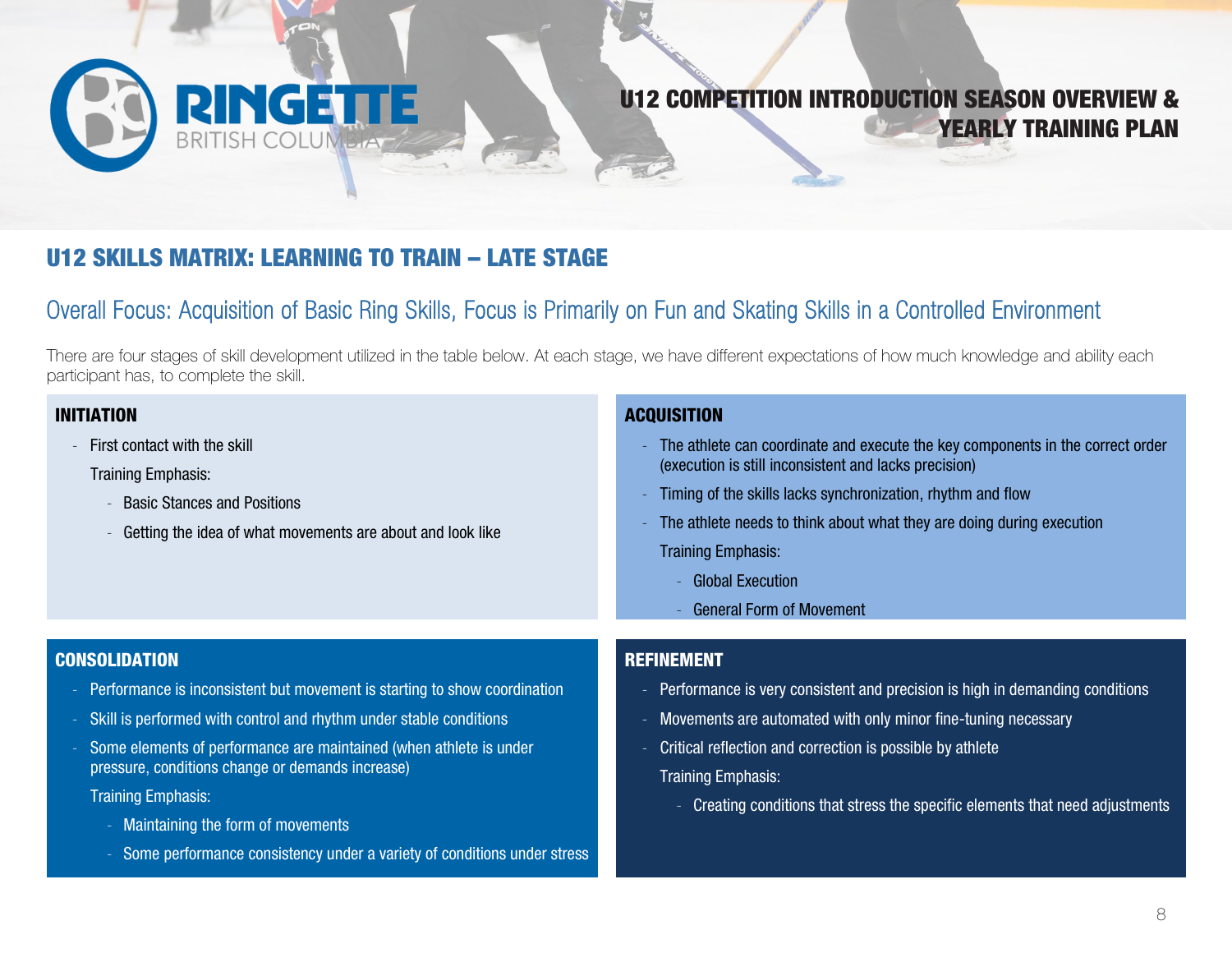

#### SKILLS AND TECHNIQUES OF FOCUS

Ring Skills and Techniques — All passing, receiving and checking are taught and performed from both sides.

|                                      | <b>REFINEMENT</b>    | <b>Stick Safety</b>       |                 | <b>CONSOLIDATION</b> | Sweep                        |
|--------------------------------------|----------------------|---------------------------|-----------------|----------------------|------------------------------|
| <b>GENERAL</b>                       |                      | Grip                      |                 |                      | <b>Body Position</b>         |
|                                      | <b>CONSOLIDATION</b> | Carrying the Ring         |                 |                      | Side Stick                   |
|                                      |                      | Protecting the Ring       | <b>CHECKING</b> | <b>ACQUISITION</b>   | Double Teaming               |
|                                      | <b>CONSOLIDATION</b> | Forehand Sweep            |                 |                      | <b>Checking in Corners</b>   |
| <b>ACQUISITION</b><br><b>PASSING</b> |                      | <b>Backhand Sweep</b>     |                 |                      | <b>Checking along Boards</b> |
|                                      |                      | <b>Lead Passing</b>       |                 | <b>INITIATION</b>    | <b>Back Check</b>            |
|                                      |                      | <b>Board Passing</b>      |                 | <b>CONSOLIDATION</b> | <b>Forehand Sweep</b>        |
|                                      |                      |                           |                 |                      |                              |
|                                      | <b>INITIATION</b>    | <b>Drop Passing</b>       |                 |                      | <b>Backhand Sweep</b>        |
|                                      |                      | Directing Ring with Skate |                 | <b>ACQUISITION</b>   | Forehand Flip                |
|                                      |                      | Stabbing the Ring         | <b>SHOOTING</b> |                      | <b>Backhand Flip</b>         |
| <b>RECEIVING</b>                     | <b>ACQUISITION</b>   | Retrieving Open Rings     |                 |                      | <b>Forehand Wrist</b>        |
|                                      | <b>INITIATION</b>    | Off the Boards            |                 | <b>INITIATION</b>    | <b>Backhand Wrist</b>        |
|                                      |                      |                           | <b>DEKES</b>    | <b>INITIATION</b>    | <b>Fake Passes</b>           |

Body and Head Fakes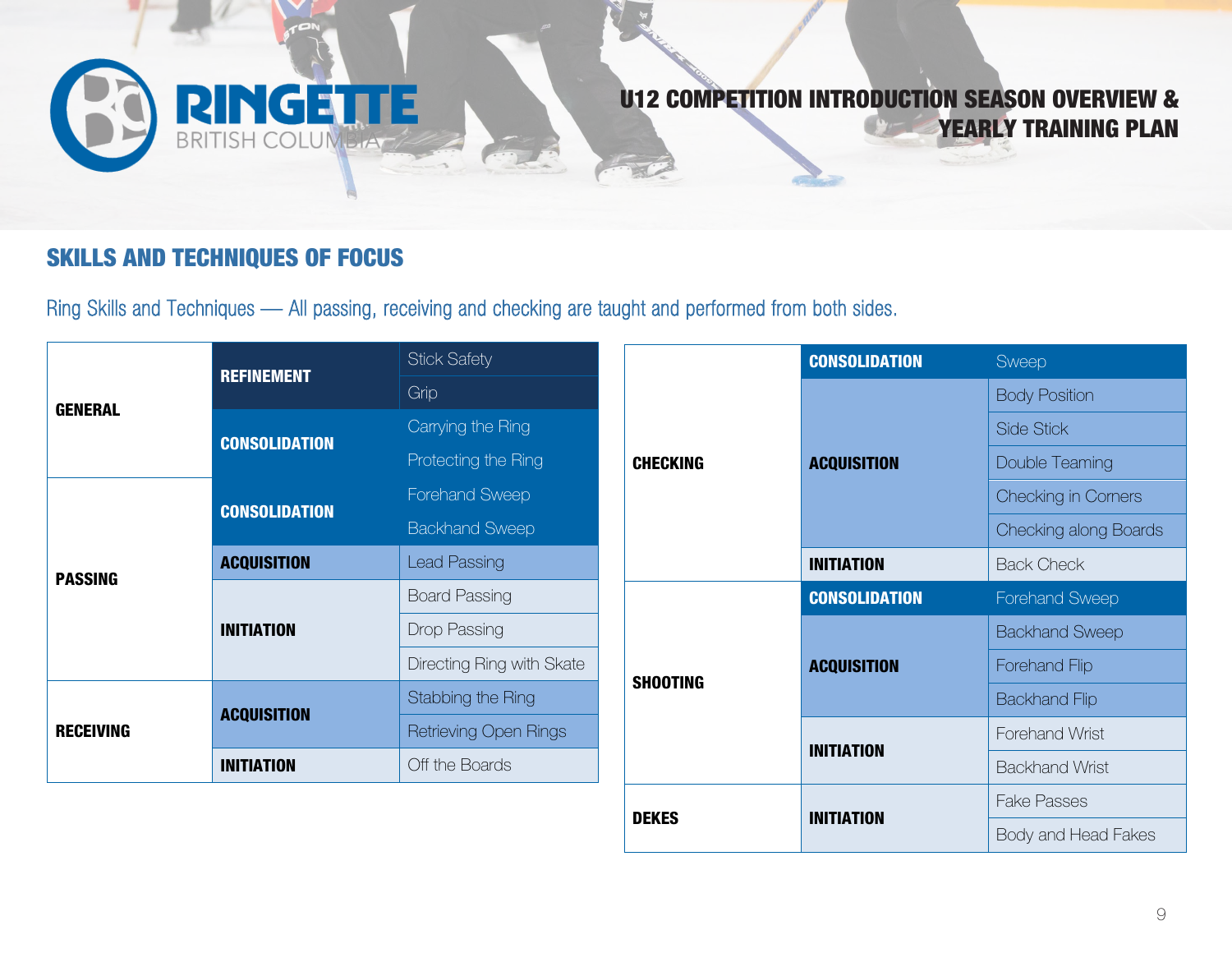

Skating Skills and Techniques — All performed using both edges, going both directions.

|                     | <b>REFINEMENT</b>    | V-Start                          |
|---------------------|----------------------|----------------------------------|
| <b>STARTING AND</b> |                      | T-Start                          |
| <b>ACCELERATION</b> | <b>ACQUISITION</b>   | Acceleration                     |
|                     | INITIATION           | <b>Crossover Start</b>           |
|                     | <b>REFINEMENT</b>    | Edge Control                     |
|                     |                      | Snowplow Stop                    |
|                     | <b>CONSOLIDATION</b> | One-Foot T-Stop                  |
| <b>STOPPING</b>     |                      | <b>Backward V-Stop</b>           |
|                     | <b>ACQUISITION</b>   | <b>Backward T-Stop</b>           |
|                     |                      | One-foot Outside Edge Stop       |
|                     | <b>INITIATION</b>    | <b>Parallel Stop</b>             |
|                     |                      | Pivots                           |
|                     | <b>ACQUISITION</b>   | Basic Pivot Turn (Front to Back) |
|                     |                      | Basic Pivot Turn (Back to Front) |
| <b>TRANSITIONS</b>  |                      | Two-Foot Mohawk (Front to Back)  |
|                     | INITIATION           | Two-Foot Mohawk (Back to Front)  |
|                     |                      | One-Foot Mohawk (Front to Back)  |
|                     |                      | One-Foot Mohawk (Back to Front)  |

| ctions.                 | <b>REFINEMENT</b>    | <b>Two-Foot Glide</b>       |
|-------------------------|----------------------|-----------------------------|
|                         |                      | One-Foot Glide              |
|                         |                      | Glide on a Curve            |
|                         |                      | <b>Stride</b>               |
|                         | <b>CONSOLIDATION</b> | Double Sculling             |
| <b>FORWARD SKATING</b>  |                      | <b>Power Pushes</b>         |
|                         |                      | Acceleration                |
|                         | <b>ACQUISITION</b>   | <b>Sharp Turns</b>          |
|                         |                      | Crossovers                  |
|                         | <b>INITIATION</b>    | <b>Two-Foot Slalom</b>      |
|                         |                      | <b>Stride</b>               |
|                         | <b>CONSOLIDATION</b> | <b>Two-Foot Glide</b>       |
|                         |                      | Glide and Touch Knees       |
|                         | <b>ACQUISITION</b>   | <b>One-Foot Glide</b>       |
| <b>BACKWARD SKATING</b> |                      | <b>Glide and Touch Toes</b> |
|                         |                      | Acceleration                |
|                         | <b>INITIATION</b>    | Sharp Turns                 |
|                         |                      | Double Sculling             |
|                         |                      | <b>Power Pushes</b>         |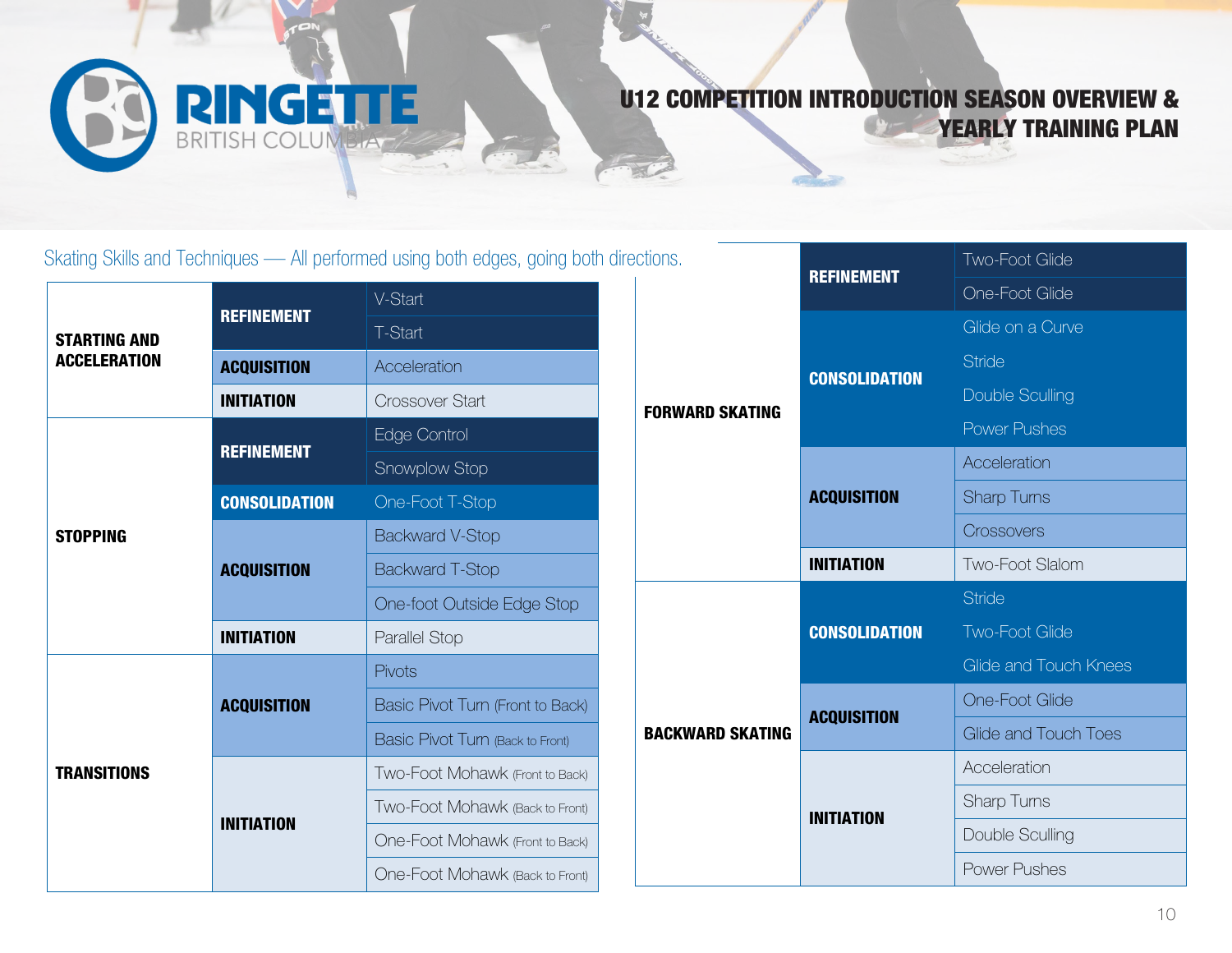

Psychological Development — Introduction of mental preparation decision training, introduce decision making in competitive situations.

|                       |                    | <b>Team Building and Social Development</b>            |
|-----------------------|--------------------|--------------------------------------------------------|
|                       |                    | Teamwork                                               |
|                       |                    | Fair Play                                              |
|                       | <b>ACQUISITION</b> | Sportsmanship                                          |
| <b>TEAM DYNAMICS</b>  |                    | <b>Ethics</b>                                          |
|                       |                    | <b>Shared Leadership Opportunities</b>                 |
|                       |                    | <b>Effective Communication Strategies</b>              |
|                       | <b>INITIATION</b>  | Understanding Team Roles and Finding<br>Where they fit |
|                       |                    | Positive Thinking                                      |
|                       | <b>ACQUISITION</b> | Attitude, Awareness and Adjustment                     |
| <b>SELF AWARENESS</b> |                    | Dealing with Success and Failure                       |
|                       | <b>INITIATION</b>  | Independence                                           |
|                       |                    | Personal Strengths and Weaknesses                      |
| <b>GOAL SETTING</b>   | <b>INITIATION</b>  | Individual                                             |
|                       |                    | Process and Outcome                                    |
|                       | <b>ACQUISITION</b> | Team                                                   |
|                       |                    | Short and Long Term                                    |

|                                                                                                   |                    | <b>Visualization Strategies</b> |
|---------------------------------------------------------------------------------------------------|--------------------|---------------------------------|
| <b>FOCUS/ ANXIETY</b><br><b>MANAGEMENT AND</b><br><b>ATTENTIONAL/</b><br><b>EMOTIONAL CONTROL</b> | <b>ACQUISITION</b> | <b>Concentration Strategies</b> |
|                                                                                                   |                    | <b>Coping Strategies</b>        |
|                                                                                                   | <b>INITIATION</b>  | <b>Relaxation Strategies</b>    |
|                                                                                                   |                    | <b>Arousal Strategies</b>       |
|                                                                                                   |                    | <b>Stress Management</b>        |
| <b>GAME PREPARATION</b><br><b>AND ROUTINE</b>                                                     | <b>ACQUISITION</b> | <b>Game Strategies</b>          |
| <b>DECISION TRAINING</b>                                                                          | <b>INITIATION</b>  | Variable Practice               |
|                                                                                                   |                    | Random Practice                 |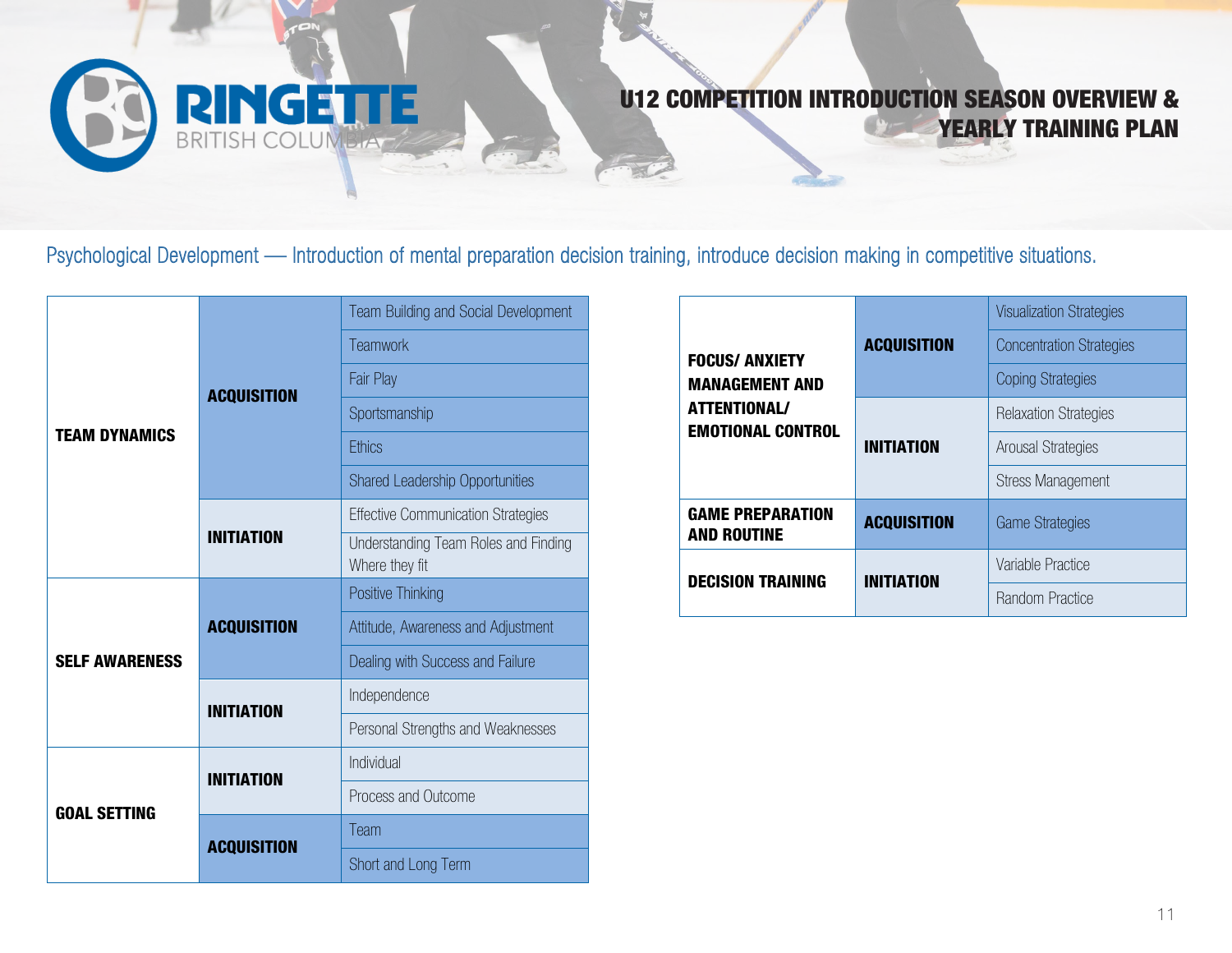

Goalkeeping Skills and Techniques — Introduction of goalkeeper specific drills. Concentration on identification and development of maximum number of players interested and with ability. Players interested in playing goal should start to play 50% of the time.

|                                                                        | <b>ACQUISITION</b> | Grip                                              |
|------------------------------------------------------------------------|--------------------|---------------------------------------------------|
| <b>GENERAL</b>                                                         |                    | <b>Ready Position/ Stance</b>                     |
|                                                                        |                    | Keeping Stick on the Ice                          |
|                                                                        |                    | Getting Up and Down Quickly                       |
|                                                                        |                    | Reading the Play                                  |
| <b>STYLE</b>                                                           | <b>ACQUISITION</b> | Stand-up                                          |
|                                                                        |                    | Crouch                                            |
|                                                                        |                    | One-knee Drop                                     |
|                                                                        | <b>INITIATION</b>  | <b>Butterfly</b>                                  |
|                                                                        |                    | Inverted V                                        |
| <b>MOBILITY</b><br>(LATERAL,<br><b>FORWARD AND</b><br><b>BACKWARD)</b> | <b>ACQUISITION</b> | Shuffle                                           |
|                                                                        |                    | T-Push and Glide                                  |
|                                                                        |                    | <b>Push and Glide</b>                             |
|                                                                        |                    | Telescoping (Understanding Angles)                |
|                                                                        | <b>INITIATION</b>  | Butterfly Slide (Top of Crease & Back<br>to Post) |
|                                                                        |                    | <b>Butterfly Pad Walk</b>                         |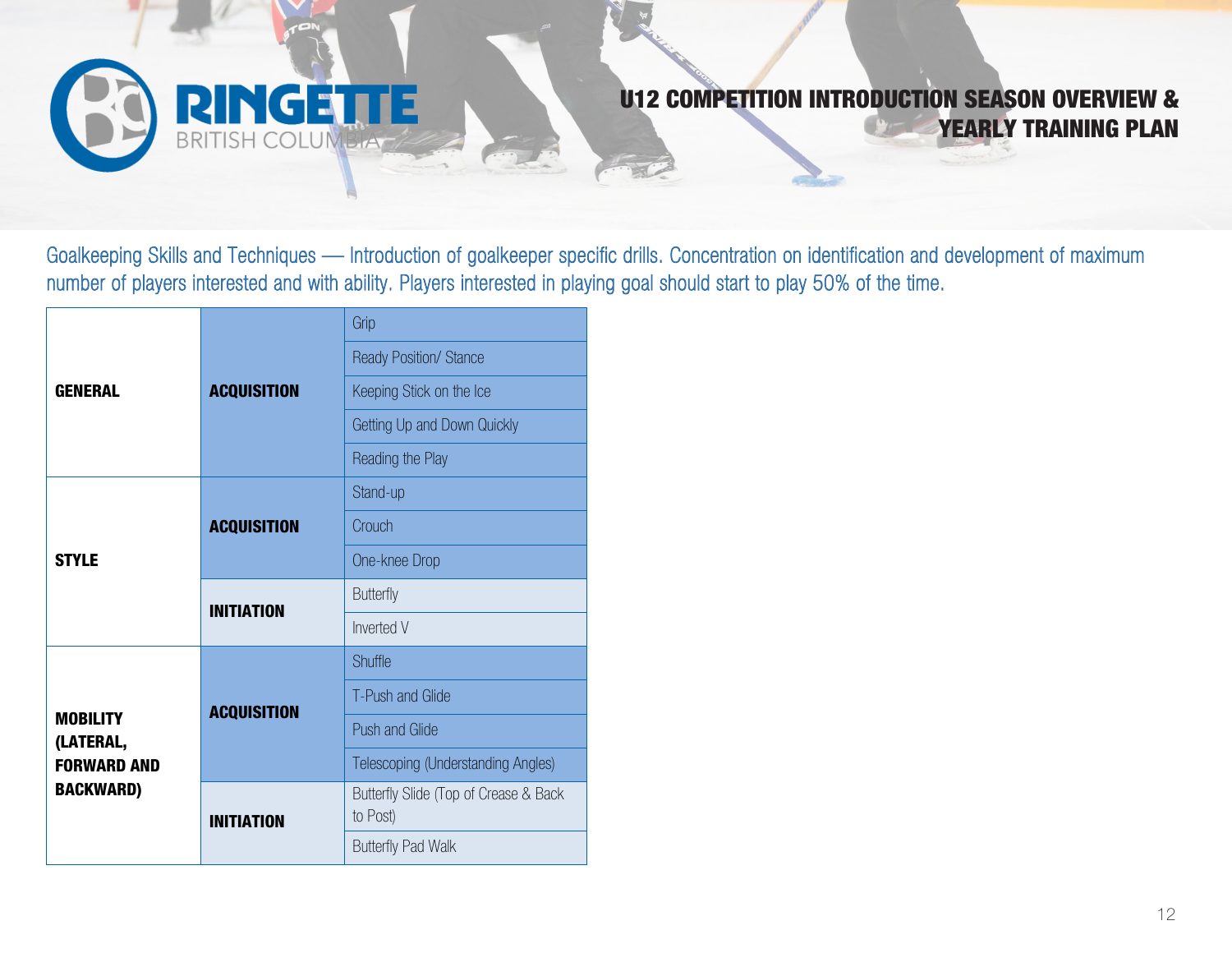

|                                                | <b>CONSOLIDATION</b> | <b>Forehand and Backhand Passes</b>                           |  |
|------------------------------------------------|----------------------|---------------------------------------------------------------|--|
| <b>STICKWORK</b>                               | <b>ACQUISITION</b>   | Keeping Stick Flat on the Ice                                 |  |
|                                                |                      | <b>Handling Shots</b>                                         |  |
|                                                |                      | Cushioning the Shot                                           |  |
|                                                |                      | <b>Shot Deflection</b>                                        |  |
| <b>RING SKILLS</b>                             | <b>ACQUISITION</b>   | <b>Blocker</b>                                                |  |
|                                                |                      | Stopping                                                      |  |
|                                                |                      | Throwing the Ring (Flat with Aim)                             |  |
|                                                |                      | Catching/Trapping Reflexes                                    |  |
|                                                |                      | <b>Ring Distribution</b>                                      |  |
|                                                |                      | <b>Control of Rebounds</b>                                    |  |
|                                                | <b>INITIATION</b>    | Pass to the Open Ice/Lead Passes                              |  |
|                                                |                      | Show Options when Screened                                    |  |
|                                                |                      | Learn to Deflect Shots to Beneficial<br>Areas                 |  |
|                                                |                      | Use the Goalie as the Receive of the<br>Ring                  |  |
| <b>COMMUNICATION</b><br><b>AND INTERACTION</b> | <b>ACQUISITION</b>   | Calling When Open                                             |  |
|                                                | <b>INITIATION</b>    | <b>Shot Clock Time</b>                                        |  |
|                                                |                      | Pulling the Goaltender                                        |  |
|                                                |                      | Enhance and Refine Transition Work<br>with Defense (Breakout) |  |

|             | <b>ACQUISITION</b> | <b>Finding the Posts</b>                         |
|-------------|--------------------|--------------------------------------------------|
|             |                    | Hugging the Posts                                |
|             |                    | Learn Positional Play during a Free<br>Pass Ring |
|             |                    | Learn Positional Play in the Triangle            |
| POSITIONING | <b>INITIATION</b>  | Playing the Angles                               |
|             |                    | Ice Geography                                    |
|             |                    | Cross Ice Shot                                   |
|             |                    | Watching the Play at all Times                   |
|             |                    | Break-a-ways                                     |
|             |                    | $1$ on $1$                                       |
|             |                    | $2$ on $1$                                       |
|             |                    | 3 on 2                                           |
|             |                    | <b>Inverted Triangle</b>                         |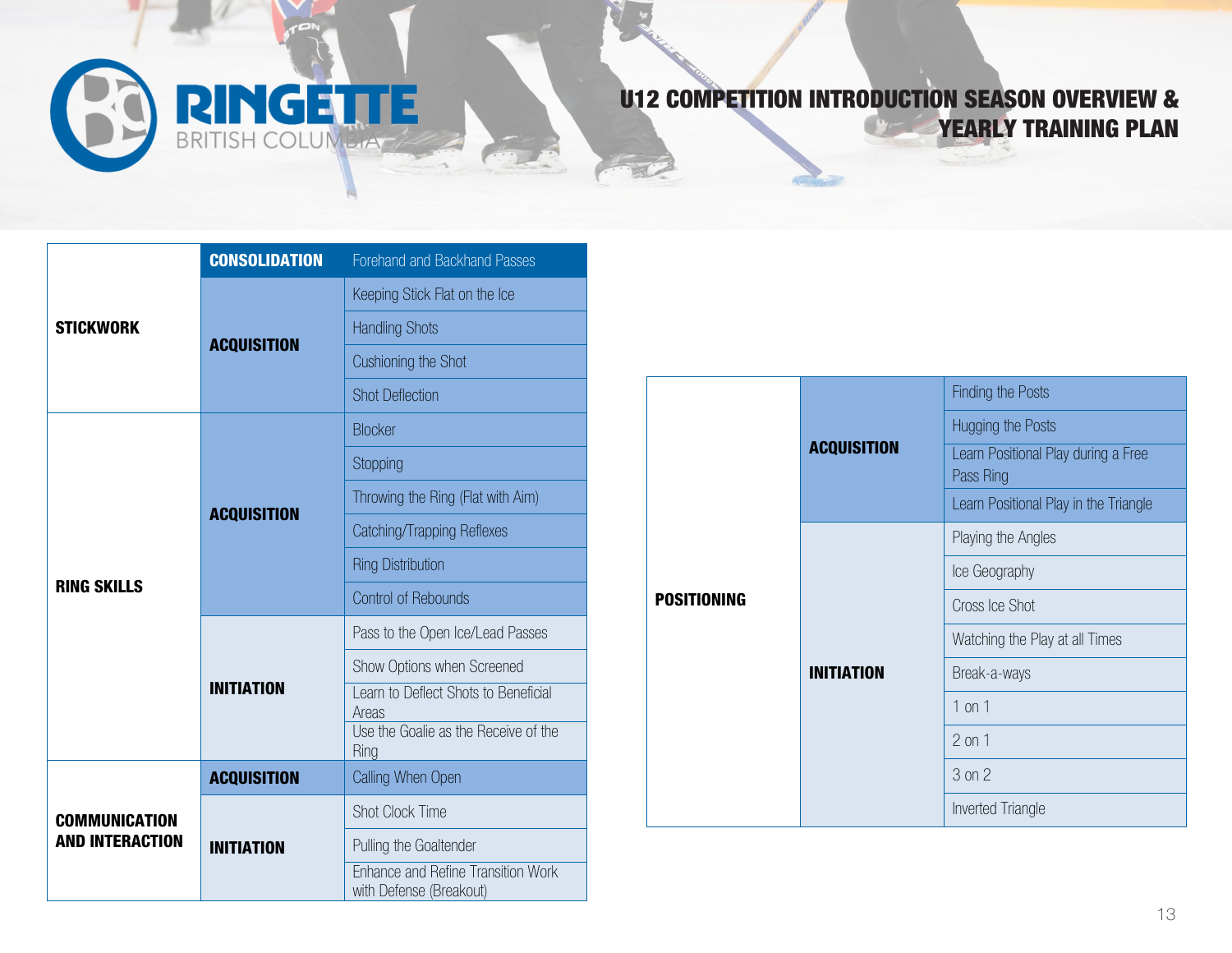# **RINGETTE**

#### U12 COMPETITION INTRODUCTION SEASON OVERVIEW & YEARLY TRAINING PLAN

#### PSYCHOLOGICAL SKILL DEVELOPMENT RESOURCES

When developing Psychological skills, consider having athletes identify their strengths, or set goals, by using some of the following statements.

## **I AM PLAYING: LEARN TO TRAIN (8 TO 11 YEARS OF AGE)**

#### **PHYSICAL**

- 1. I can play or be active for longer durations.
- 2. I am becoming stronger by using my own body weight, especially my upper body and legs, to improve my power, speed and change of direction.
- 3. I have started developing my core strength using my body weight -- if my technique is excellent and I am supervised by an adult, I will sometimes use a medicine or stability ball.
- 4. My body awareness is growing and I know how to gain more flexibility by using different exercises through a wide range of motion.
- 5. I am starting to push myself and work as hard as possible for short periods.

#### TECHNICAL/TACTICAL/STRATEGIC

- 1. I can frequently demonstrate good dynamic skating techniques.
- 2. I can always demonstrate the power position.

**ETHICAL LITERACY** 

- 3. I am demonstrating a variety of shooting techniques more often and making good choices about when, where and what shot to use.
- 4. I can show a quick change of direction with proper technique.
- 5. I have started to learn how to create space and build offensive advantages.
- 6. I have started to learn advanced individual defensive tactics.
- 7. I have started to learn advanced offensive and defensive team tactics.
- 8. When it's my turn to play goalie, I use goalie equipment.

#### **PSYCHOLOGICAL**

1. I support my teammates and like being supported by them as well.

**STAGE** 

- 2. I can describe how my athletic skills have improved and how my persistence helps me get better.
- 3. I have started to describe a setback or a struggle as a learning opportunity to improve.
- 4. I am starting to set my own short-term personal goals with guidance.
- 5. I am using "Think Aloud" to help me describe how I feel to others when I am nervous or not sure how to change a skill.
- 6. "Think Aloud" helps me describe what I am seeing, doing and what I can change.
- 7. I am learning what distracts me and how to regain focus and beginning to develop visualization habits.

#### **LIFE SKILLS**

- 1. I can talk about my learning from other sports that I play with my parents, coaches and teammates.
- 2. I know the time and location of my training or games and arrive prepared to participate.
- 3. I can take on small leadership roles when asked.
- 4. I am developing coping skills for setbacks and disappointments.
- 5. I am able to describe how my actions have impact on myself and others.
- 6. I am better at communicating and expressing myself to my coaches and teammates.
- 7. I am most often choosing healthy snacks before and after training and games.
- 8. I can talk about "fair play" and bullying.
- 9. I am getting better at putting my equipment on by myself.

| <b>KEEP IT FUN:</b>    | We always have fun when we have inter-squad or inter-club games or<br>drills.                                                     | <b>STAY HEALTHY:</b> | I'm learning to fuel my body with healthy foods I can choose myself.<br><b>INCLUDE EVERYONE:</b> Being friendly, respectful and kind with teammates, parents, coaches, |
|------------------------|-----------------------------------------------------------------------------------------------------------------------------------|----------------------|------------------------------------------------------------------------------------------------------------------------------------------------------------------------|
| <b>GO FOR IT:</b>      | Even when I lose, I am happy with the effort I put in the game.                                                                   |                      | officials, and opponents is important.                                                                                                                                 |
| <b>PLAY FAIR:</b>      | On my team, everyone gets to participate. Opportunities to compete<br>are earned through effort and commitment, not just ability. | <b>GIVE BACK:</b>    | My coach asks each player on the team to think about our preferred<br>True Sport Principle and share our choice and rationale with our                                 |
| <b>RESPECT OTHERS:</b> | My teammates and I take part in fun team-building exercises.                                                                      |                      | teammates.                                                                                                                                                             |